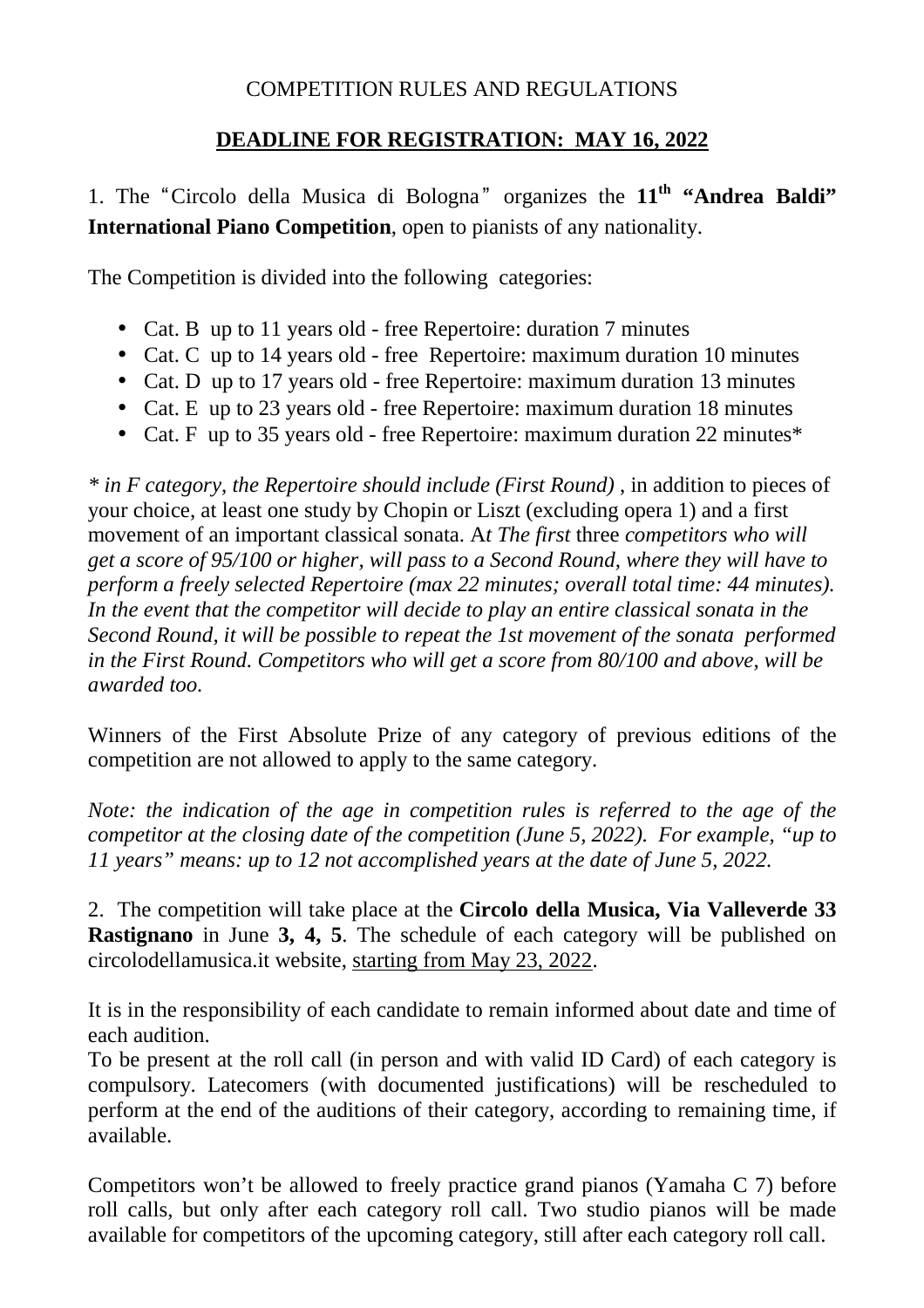**Prize Winners' Concert** will be held on June 5, 2022 at the Oratorio San Rocco, via Calari 4/2 Bologna, from 21:00.

3. Application to the competition **must be sent no later than** May 16, 2022**.**  Registrations must be completed using the online registration form (visit website "Modulo di Iscrizione Online": www.circolodellamusica.it). A scanned copy of a valid ID Card must follow by e-mail to concorsoandreabaldi@circolodellamusica.it (name and category of the appliant must be indicated in the subject). For underaged, written authorization and the identity document of a parent or legal guardian are also required.

Applicants will have to enclose to the application form a non-refundable entry fee: a receipt of 50,00 euros (category B), 55,00 euros (category C), 60,00 euros (category D), 65,00 euros (category E), 80,00 euros (category F) .

The entry fee could be paid by non-negotiable bank cheque addressed to "Circolo della Musica di Bologna" or by Bank Transfer, to the current account of "Circolo della Musica di Bologna" n. 100.550.192 at Unicredit Rastignano agency IBAN: IT 03 O 02008 37001 000100550192 SWIFT UNCRITM1NS0 – (the last number: *zero*). The registration fee will be refunded only in case that competition doesn't take place.

4. Performances will be evaluated by score of hundreds (First Prize from 95 to 100; Second Prize from 90 to 94 and Third Prize from 80 to 89), by not appealable judgement.

- The Jury has the right to interrupt the performances which duration exceeds the allowed time limit and to shorten the duration of the program for the whole category.
- The Jury has the right not to award prizes if the artistic level of the performances is not on a proper standard. All the auditions are open to public.
- Two copies of the music scores of the performed program must be presented to the Jury at the beginning of the performance.
- In the event that the winners don't take part to the 5th of June Winners Concert, they will lose their money prize.

#### *The 2022 Jury will include world class piano Masters such as Riccardo Risaliti (president), Ingrid Fliter, Luca Rasca, Mariangela Vacatello, and the record producer Alberto Spano*

The organization of the competition has a right to carry out any substitutions of the members of the Jury, for any possible unforeseen reasons as well as any modifications of the Jury for a better development of the competition.

5. If a candidate has a family relationship or has had any masterclass and private lessons with any of the Jury member during last two years, the latter will have to declare it and abstain from discussion and evaluation.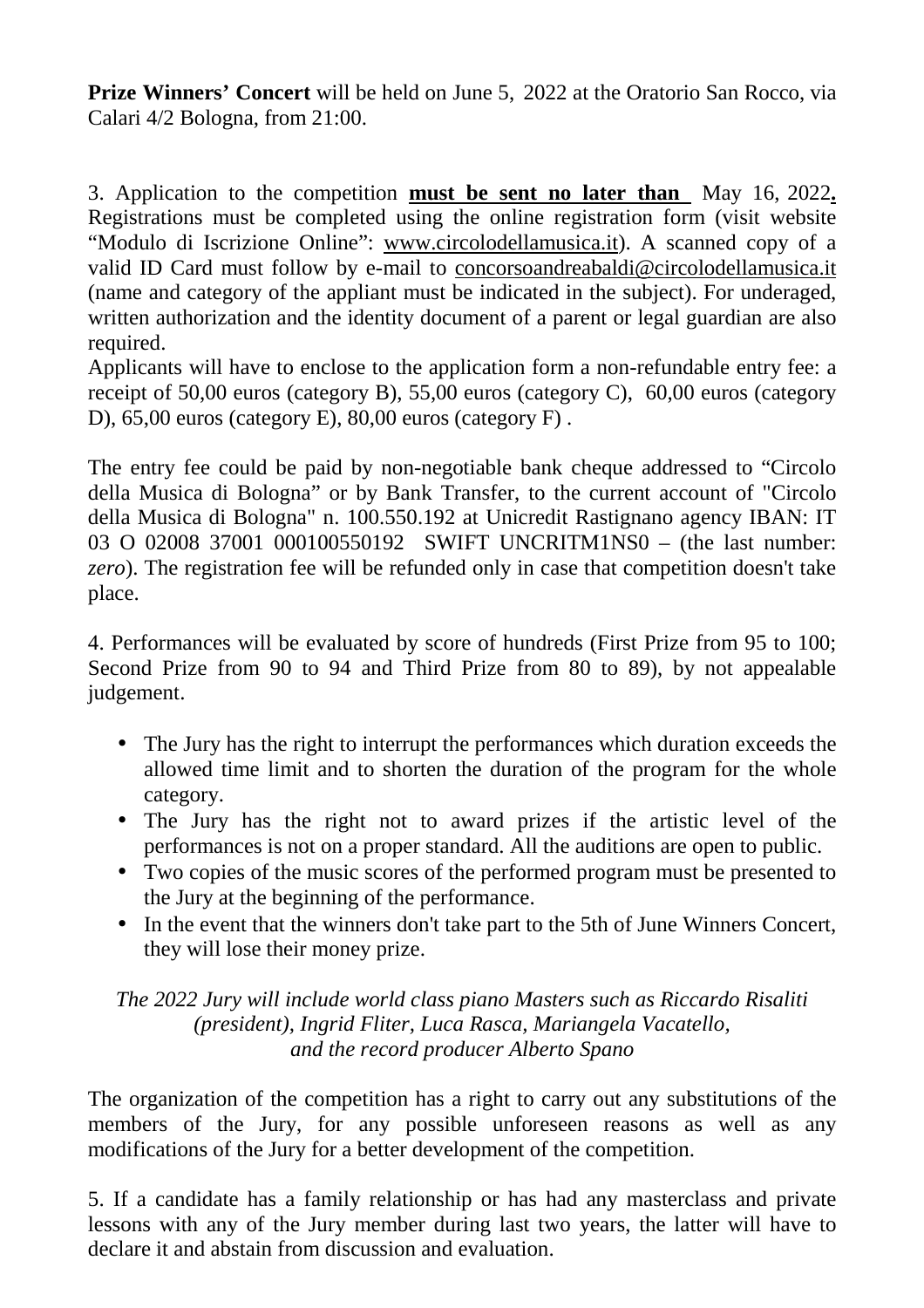6. The organization of the competition doesn't take any responsibility for risks or damage that might occur to the competitors during the competition.

7. The competitors cannot claim any rights and remuneration for their performances at the Prize Winners' Concert even if it will be broadcasted on the radio and/or television.

### 8. **Prize: "in memory of Andrea Baldi"**

Following scholarships will be available to the winners of the First Absolute Prize:

- Cat.  $B \in 200$
- Cat.  $C \in 200$
- Cat. D  $\in$  300

**Cat.**  $E \n\in 400$  (including a prize concert) **Cat. F** € 2100 **First prize** in category F:  $\epsilon$  1500 (including 5 prize concerts and prize Endas Emilia Romagna - a fee of  $\epsilon$  200 is recognized for each concert). **Second place** in category  $F \in 400$  (including a prize concert) A concert prize will be awarded to the **third place**

### **Concerts for prize winners**

5 prize concerts for the absolute first prize in category F offered by: **PianoEchos** *Settimane pianistiche internazionali in Monferrato* XVIII edizione (Autumn **2022)** Concerto di "**Saluto al nuovo anno" Ozzano dell'Emilia (Bo)** (January 1, 2023) **Emilia Romagna Festival** (2023) **Circolo della Musica di Bologna** (2023) **Circolo Culturale Lirico Bolognese** (2023)

1 prize concert for the second best classified in category F **Circolo della Musica di Bologna** (2023)

1 prize concert for the third best classified in category F **Circolo della Musica di Bologna** (2023)

1 prize concert for the absolute first prize of category E **Circolo della Musica di Bologna** (2023)

9. Participation at the competition implies full and unconditional acceptance of its Regulations. In case of dispute, the only legally valid text is the original, in Italian language.